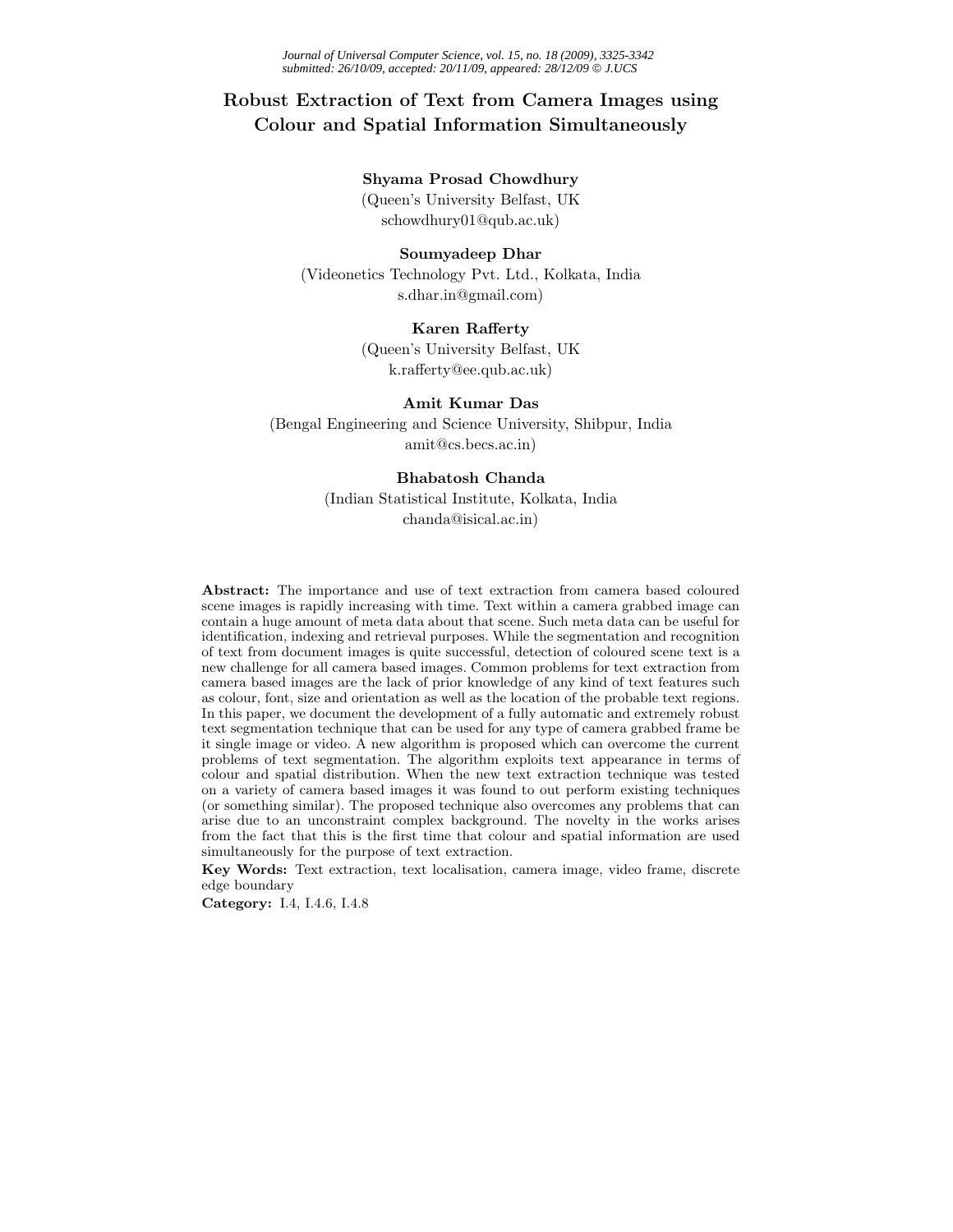### **1 Introduction**

The term *document* in no longer confined to scanned pages and any camera based image can be subject to operations like text information extraction (TIE) for applications such as optical character recognition (OCR), image/video indexing, mobile reading system for visually challenged persons etc. TIE is one of the most important aspects of traditional document processing and new challenges have surfaced with camera based coloured scene images. TIE from camera based scene images is a very difficult problem because it is not always possible to precisely define the features of text in a coloured scene image due to the wide variations in possible formats; for example, geometry (location and orientation), colour similarity, font and size. Moreover, camera based images can be subject to numerous possible degradations such as, blur, uneven lighting, low resolution and contrast which makes it more difficult to recognise any text from the background noise.

There are two main areas of research in the area of text retrieval that are popular amongst researchers. One is OCR and other is text segmentation. Recent development in the OCR techniques shows very high accuracy [Agrawal and Doermann 2008, Bieniecki *et al.* 2007, Kunte and Samuel 2007] in text recognition for well segmented characters or words. However its performance can be degraded by the presence of background noise. This is the main reason for the growing demand [Laine and Nevalainen 2006] for good text segmentation techniques. It has to be noted that text segmentation alone can not solve the requirement unless the segmentation information is used by the OCR. In this research the use of any kind of OCR information is strictly avoided which makes the techniques presented here useful as a preprocessing step before using OCR. Indeed the use of different fonts, size, colour etc. are not the major constraint for OCR to perform as required. Moreover, many researchers have done multilingual OCR for identifying characters from the union of the alphabet sets of two different languages [Peng *et al.* 2006, Chau and Hsing 2002, Jawahar and Kumar 2003]. To promote this feature of the OCR it is very much required to have a good text segmentation technique independent of language specific tuning. The set of techniques proposed here are developed without any kind of language specific information.

The accuracy of a text segmentation technique can be measured using a function of false positive and false negative error. The amount of text that has not been recognised counts as a false negative error and the inclusion of background noise is counted a false positive error. False negative error also creates inconsistency in run-time training based OCR. To reduce the false negative error this paper proposes a novel technique of use the spatial and colour information together. In brief this paper is organised as follows. Section 2 describes relevant past research. The techniques proposed in this paper for text extraction are de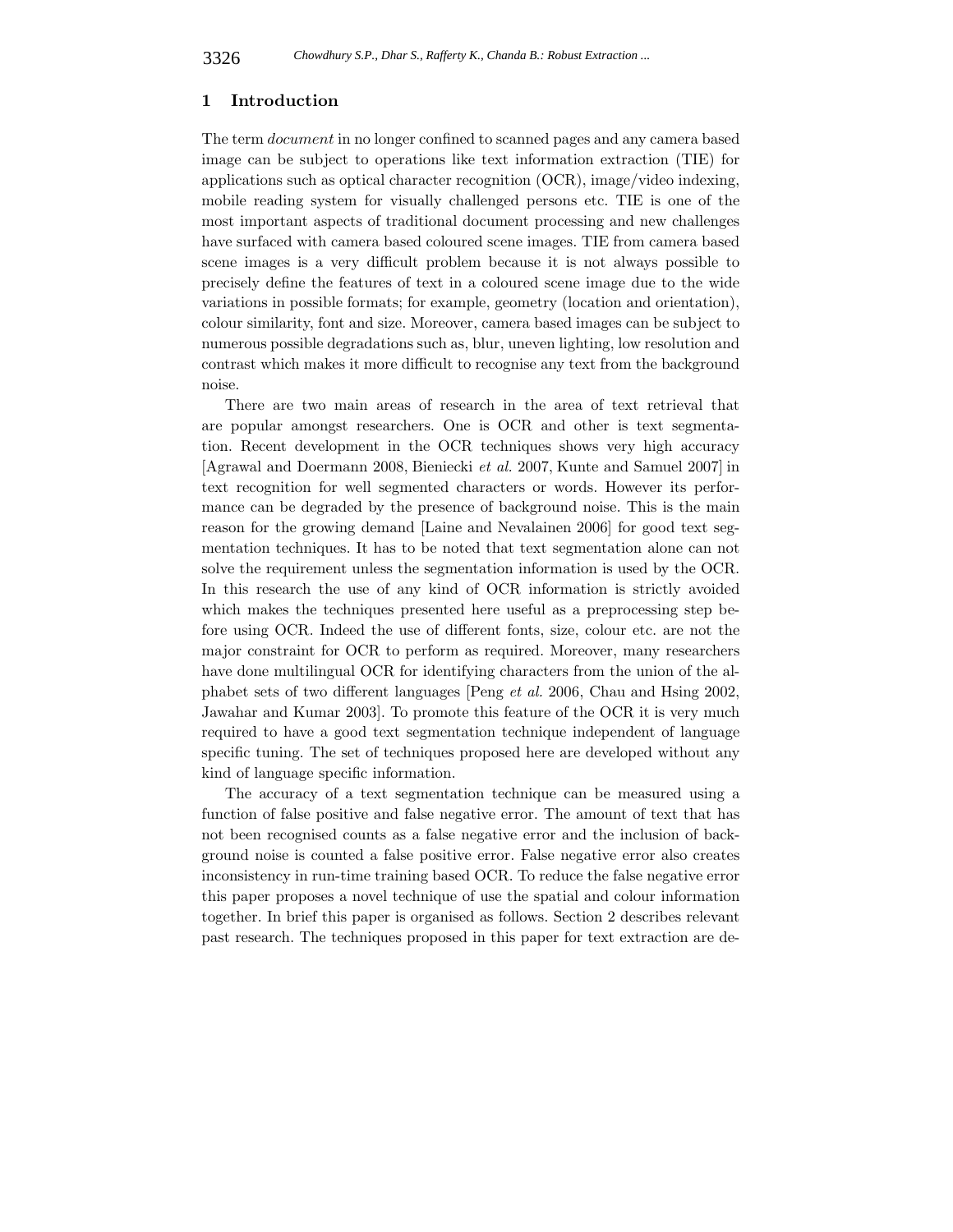tailed in Section 3. Section 3.1 details new colour information can be extracted from the image for text segmentation. Section 3.2 and 3.3 mainly describe the preprocessing steps required for text segmentation. Here novel methodologies for edge enhancement are proposed that are particular useful for camera based document processing. Section 3.4 details how the spatial information is utilised for text segmentation. The novelty of this research is that colour features alone can not be used to extract the text region. Rather meta data which is later merged with the spatial features to segment the text region. Section 3.5 and 3.6 are mainly for postprocessing which includes regrouping of the text blocks and noise removal. Section 4 contains experimental results followed by a conclusion in Section 5.

### **2 Past Research**

Due to the immense potential TIE has for commercial applications, research in this area for camera based colour scene images is being pursued both in academia and industry. There are many reports in the literature regarding different techniques that researchers are pursuing to overcome the current challenges. The survey paper by Jung *et al.* [Jung *et al.* 2004] provides a good overview of different techniques. Generally the TIE techniques can be broadly divided into two classes; i) region based and ii) texture based methods. Region based methods are bottom up approaches where connected components (CC) or edges are found on the basis of their perceptive difference with the background. This is followed by merging the CCs or edges to get text bounding boxes. Some of the CCs and edge based methods are described in [Liu *et al.* 2005, Jain and Yu 1998, Lee and Kankanhali 1995, Messelodi and Modena 1992, Zhong *et al.* 1995]. The second broad class of techniques are known as texture based methods. The basic understanding for texture based methods is that typically text in an image has distinct textural properties that distinguish it from the background. Some of the representative methods are given in [Bae and Kin 1999, Jung 2001, Li *et al.* 2000, Wu and Manmatha 1999. Different tools used for texture analysis include the Gabor filter, Fast Fourier Transform and wavelets.

Tianqiang *et al.* [Tianqiang *et al.* 2008] proposed a technique to find out the text blocks based on the a 2-D feature vector derived from the image. After getting the fixed blocks they have normalised the feature and used minmax clustering to classify the blocks. Once the classified pixel blocks are clustered they used connected component analysis to find CCs. The did not consider those images where the text is tilted. Moreover this method is not very suitable for detecting the multi font text blocks simultaneously. Colour based text segmentation technique from the camera images is used by Thillou *et al.* [Thillou and Gosselin 2005] and they faced the main problem associated with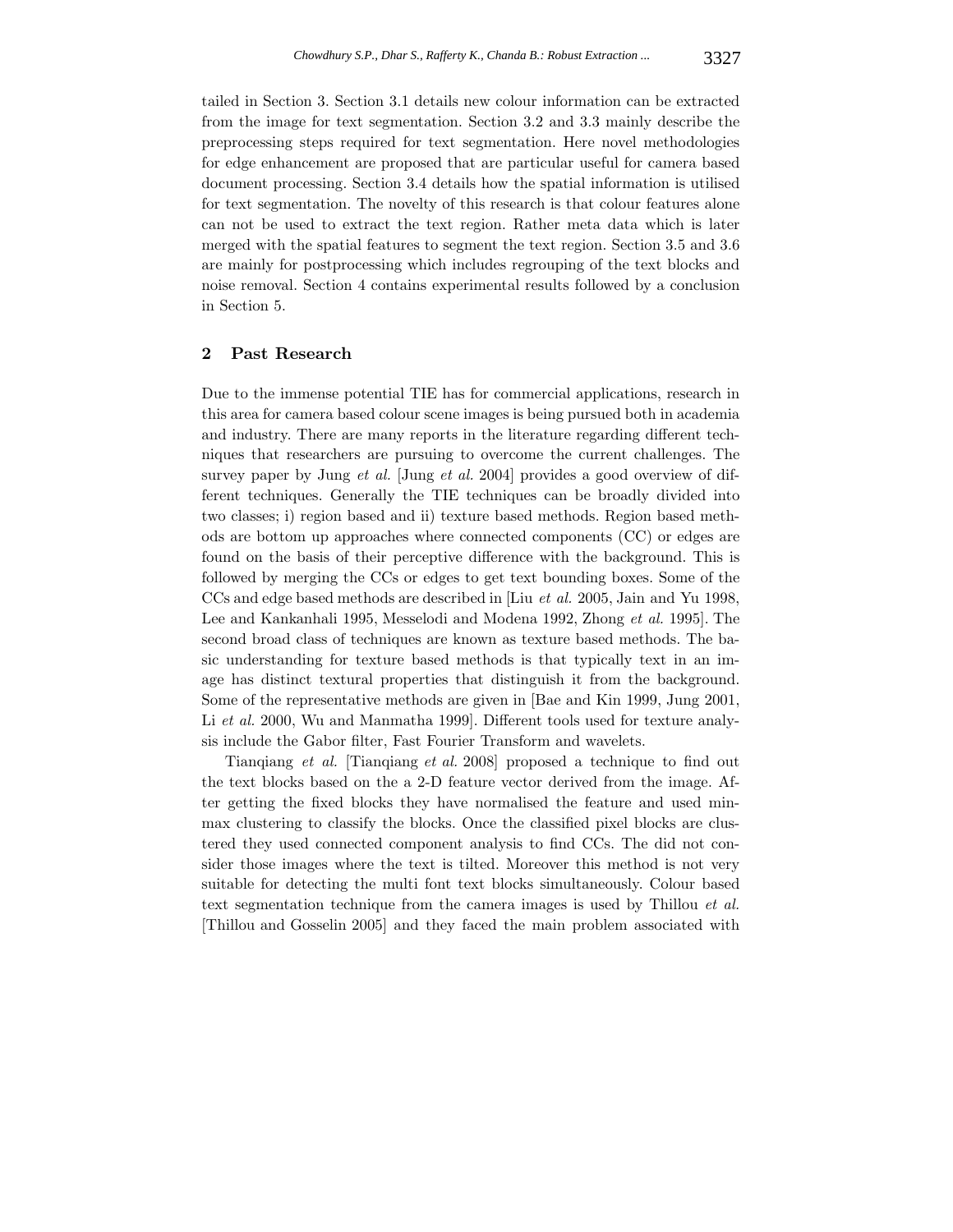their method is the lack of the special algorithm. Their method is very much dependent on the colour of the text and the accuracy of text detection degrades with the lesser chromaticity. Ma *et al.* [Ma *et al.* 2007] tracked the text block in video considering that text are fixed in video whereas background is moving. Then they calculated the text stroke features for the text. Their method is very good for retrieval of the subtitle from the video where the position of the probable text, font, colour everything is fixed. However, it is very much dependent on the tuned parameter and may not suitable for still images and videos that contain different variation of texts. A hybrid colour-based segmentation approach has been taken by Fie *et al.* [Fei *et al.* 2008] to segment the text. Colour segmentation is done first followed by a gradient segmentation for extracting the text for a specific application. Their method is not robust for detecting multi font texts as well as extracting text from complex background.

# **3 Proposed Work**

In spite of the source and quality of an image and a lack of knowledge about the language used within the image, humans can easily identify written information from a video or an image. It is quite interesting and important in our research that humans first extract the text and then try to recognise its lingual meaning. In this research, we aim to exploit some of the properties of text which is common among different languages. The major advantage of our work is that it is optical character recognition independent which is not the case for most of the research described in Section 2. Written text has generally some distinct property that can help humans to correctly locate it on camera based images (still or video) [Chowdhury *et al.* 2009]. Even lack of familiarity with the alphabets for different languages does not create a problem for such recognition. A few of the properties are listed.

- 1. Easily distinguishable text colour that is significantly different from the background.
- 2. Boundaries of the characters are smooth, that is, there are not many protrusions.
- 3. For a character, in a single row scan there exits at least one colour band covering the characters stroke-width.

These three observations have led us to develop a new technique for extraction of text from an image. A detailed description of how to segment the colour chains belonging to text within an image is given in Section 3.1. Cameras tend to have variable resolution and different focal points, in some cases the edges of the text within the images may be blurred. To enhance such edges locally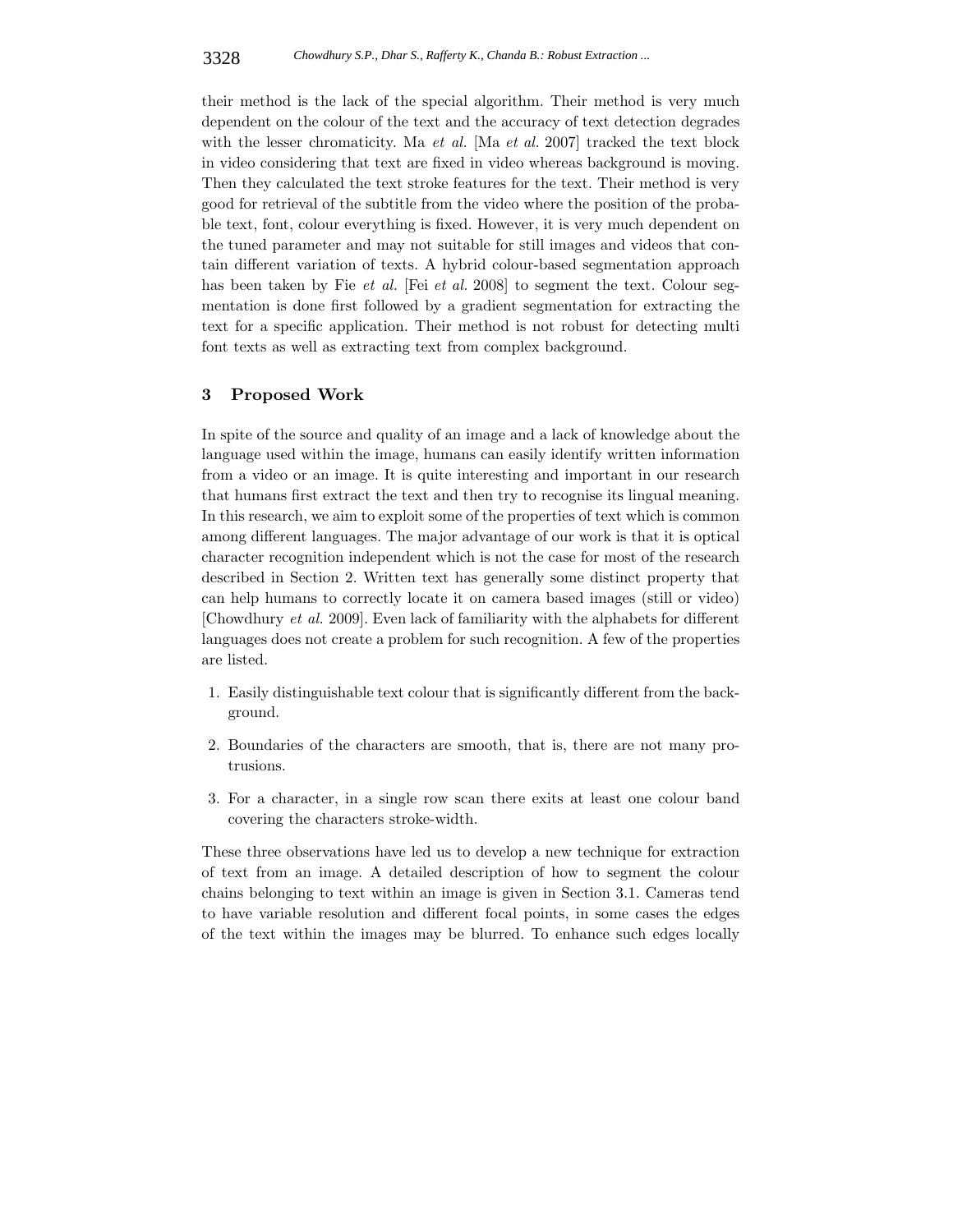an edge enhancement technique was used. This is explained with examples, in Section 3.3. This edge enhancement technique does not depend on the spatial relation of the text. Sometimes this edge enhancement technique can not perform well because of the coarse texture is present in the scene. In the region of the coarse texture, intensity values in all the colour planes demonstrate frequent and periodical variation in small scale. This create frequent gradient changes in the colour planes which does not suit to our edge enhancement technique. To avoid the effect of the coarse texture we have smoothen the coarse texture throughout the image that is described in Section 3.2. Typically, an image should have an coarse textures removed and then the edges should be "de-blurred" (Section 3.3) before the analysis detailed in Section 3.1 is carried out.

The unique approach of our technique is to correlate the colour based segmentation methodology and the spatial distribution based pattern detection which is not prominently reported in any other research. Individually, colour segmentation and spatial distribution based pattern detection are two consecutive processes and the later one is carried out once it is fully segmented from the colour domain to binary domain. In our approach we have merged these two and either segmented the colour image in only the horizontal direction and matched the pattern of this segmented portion (Section 3.4) in the vertical direction or vice-versa. Following this, it is then possible to regroup probable text blocks, this is detailed in Section 3.5. This is then followed by the removal of non text block in Section 3.6. Thus this research work is different from other approaches.

# **3.1 Colour Chain Segmentation**

One very interesting fact about all kinds of written characters invented by human and used by all the people in this world, is that they can be written using a set of strokes by a pointing device which may be pen, pencil or piece of wood. In mathematics the term stroke is a vector having a guided direction. The meaning of stroke is that there should a narrower width perpendicular to the direction of the stroke. Here in this research we are interested about that stroke of the pointing device. If the stroke is in horizontal direction then the stroke width will form along the vertical direction and for vertical stroke, stroke width will be in the horizontal direction. For any angle in between the horizontal and vertical direction the stroke will have both horizontal and vertical components. Here we have tried to find out the possible stroke width of the characters. As there is no prior knowledge of the text location in the image, stroke needs to be searched in the whole image. To link consecutive pixels in the same direction, colour chains are segmented from that image by exploiting the general text properties described earlier. Which are easily distinguishable text colour, smooth boundary of the text and having a stroke-width of the same colour.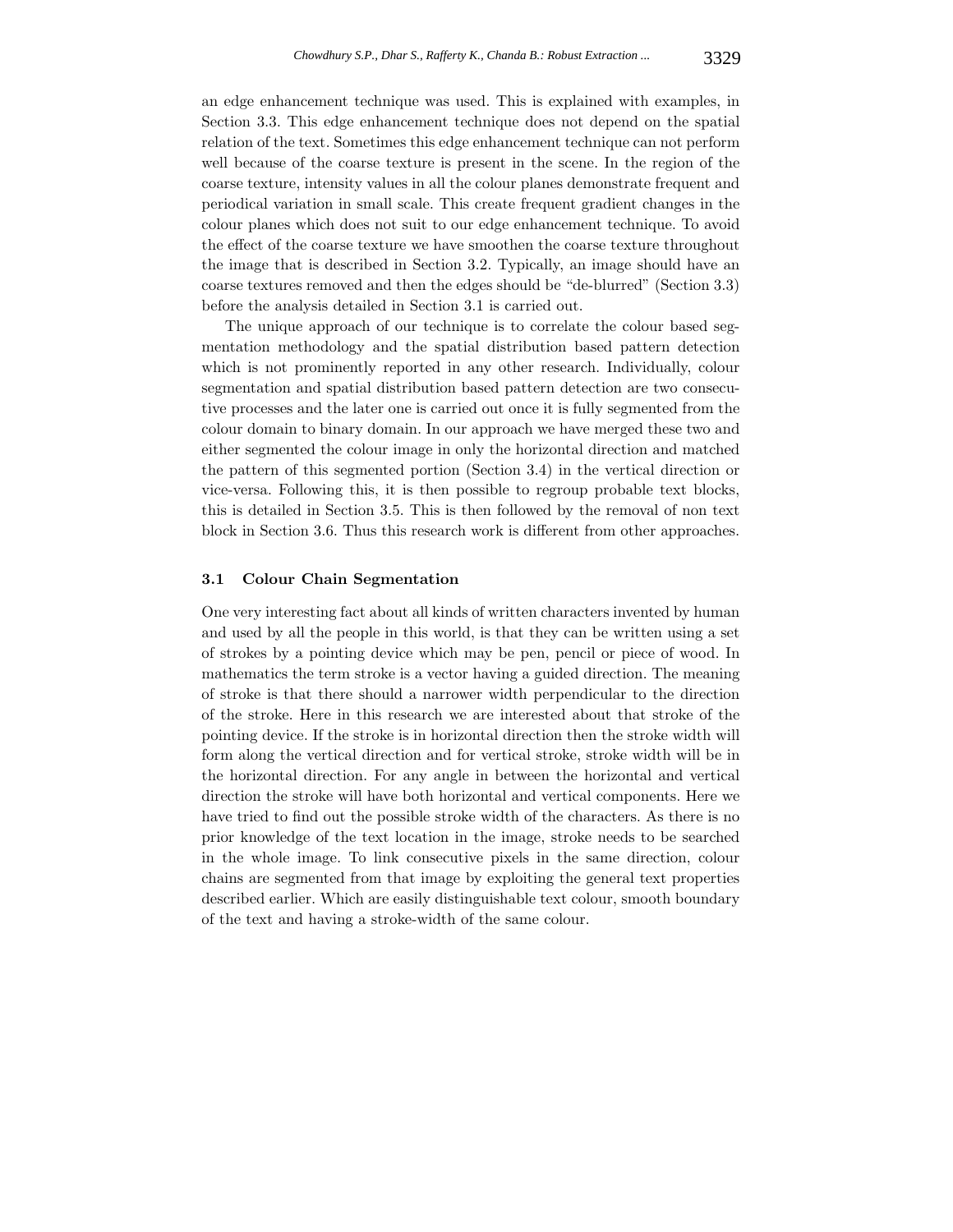Let us define a colour image *F* as a two dimensional function of three colour values that range from 0 to  $(L-1)$ .  $F^R(i,j)$ ,  $F^G(i,j)$  and  $F^B(i,j)$  represents the red, green and blue colour component of  $i^{th}$  row and  $j^{th}$  column position pixel. The colour euclidean distance between two pixels with  $(i_1, j_1)$  and  $(i_2, j_2)$ coordinates is  $E((i_1, j_1), (i_2, j_2))$ ;

$$
E((i_1,j_1),(i_2,j_2)) = \sqrt{\sum_{\forall X, X \in \{R,G,B\}} [F^X(i_1,j_1) - F^X(i_2,j_2)]^2}.
$$
 (1)

For segmenting the colour chains, the threshold values for checking colour similarity is kept at 30% in each colour plane and the euclidean distance among two colour values is kept at 45% of the farthest possible euclidean distance  $(\sqrt{3}L)$ . It has to be noted that the colour chains are segmented from the image in both of the horizontal and vertical direction separately. These two results of orthogonal analysis will be merged in Section 3.5. Now consider two consecutive pixels  $(i_1, j_1)$  and  $(i_1, j_1+1)$  along the same row. These two pixels will be assigned to the same chain if the following conditions are satisfied;

$$
|F^X(i_1,j_1) - F^X(i_1,j_1+1)| < 0.3L \quad \forall X, \ X \in \{R, G, B\} \tag{2}
$$

$$
E((i_1, j_1), (i_1, j_1 + 1)) < 0.45(\sqrt{3L}).
$$
\n(3)

A visual representation of colour chains is shown in the Figure 1(c). Consecutive colour chains in the same row have been labelled with alternative black and white runs. Figure 1(a) illustrates the original image with a marked region. Figure 1(b) and (c) are the magnified images of the marked region and colour chains into that region.



Figure 1: (a) Camera image with a marked region (b) Details of the marked region (c) Details of the colour chain segmentation result in the marked region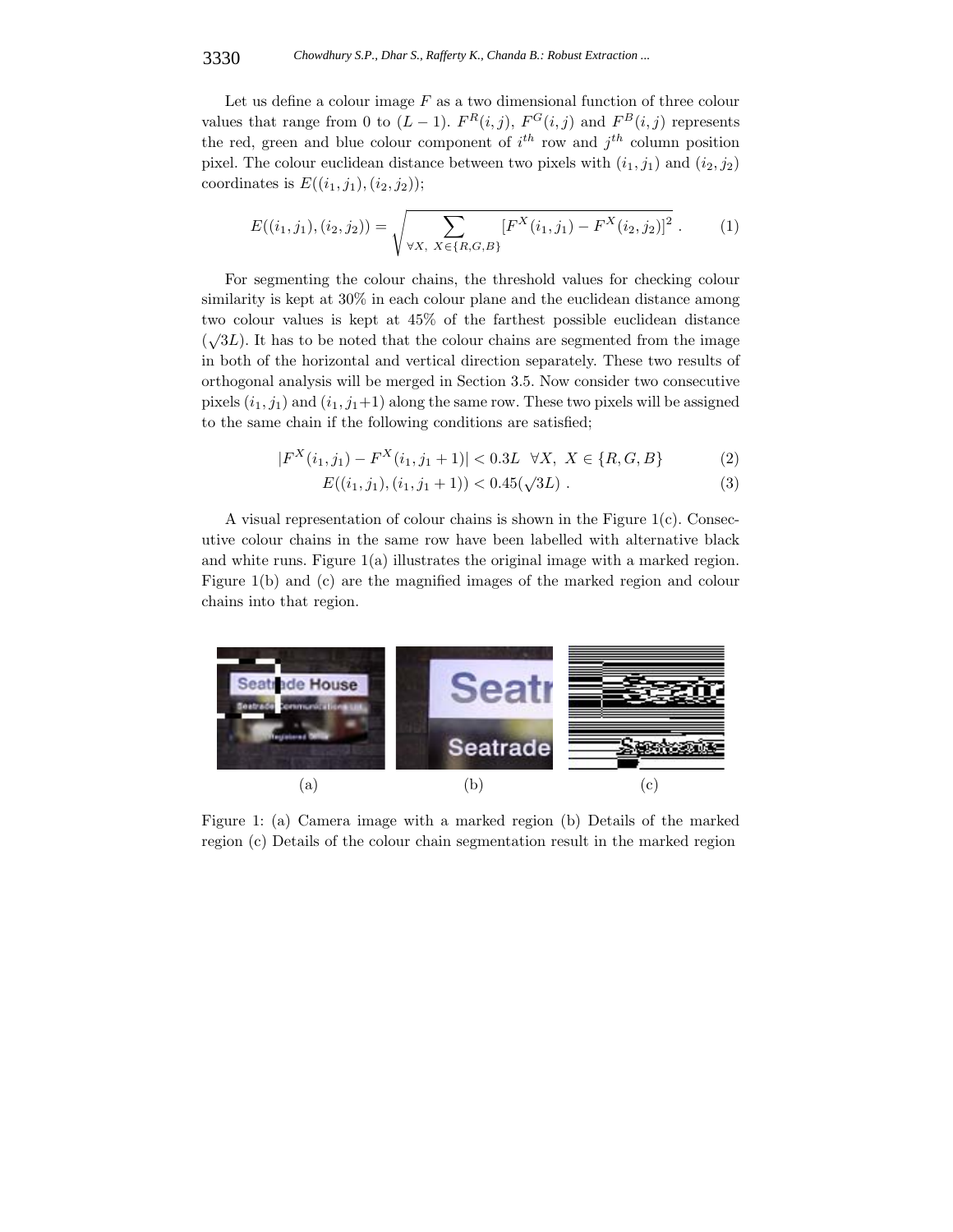#### **3.2 Coarse Texture Removal**

In the process of colour chain segmentation some difficulties may be encountered because of smooth transitions at the edge of character components e.g. due to image blurring. An image may suffer from blur, it can also contain coarse texture where coarse texture is defined by the small periodical variation of the intensities in different colour planes. Our proposed edge enhancement works on the gradient and it requires a prominent gradient for enhancing the edges. Coarse textures can create problems when measuring the actual gradient of the object of interest. Thus it is necessary to reduce any coarse texture in the image.

In our technique coarse texture is removed in each of the red, green and blue colour planes of the image. As described earlier, colour chain segmentation is done separately in both of the horizontal or vertical directions, coarse texture also needs to be removed in the same direction. Assuming segmentation in the horizontal direction, let us define the horizontal gradient value function  $GV_H^X$ and horizontal gradient sign function  $GS_H^X$  on a particular colour plane X. We may write;

$$
GV_H^X(i,j) = F^X(i,j) - F^X(i,j+1) \quad \forall X, \ X \in \{R, G, B\} \tag{4}
$$

$$
GS_H^X(i,j) = \begin{cases} -1 \, G V_H^X(i,j) < 0\\ 0 \, G V_H^X(i,j) = 0 & \forall X, \ X \in \{R, G, B\} \ .\\ 1 \text{ otherwise} \end{cases} \tag{5}
$$

To find the coarse texture, we need to determine a consecutive pair of points where the changes of the gradient value is either positive to negative or negative to positive. For coarse texture removed in the horizontal direction, let us assume that such pair of points are based at  $(i, j_1)$  and  $(i, j_2)$   $(j_1 < j_2)$  where the condition is  $GS_H^X(i, j_1) = GS_H^X(i, j_2)$  and at least one of the following two conditions will hold

$$
GS_H^X(i, j_1 - 1) = GS_H^X(i, j_2 - 1) = -GS_H^X(i, j_1)
$$
\n(6)

$$
GS_H^X(i, j_1 + 1) = GS_H^X(i, j_2 + 1) = -GS_H^X(i, j_1).
$$
\n(7)

Consecutive pair means that there should not be any other point  $(i, j_3)$  such that  $(j1 < j3 < j2)$  for which the above conditions are true. From the well known Roll's theorem, it can be claimed that there exists one point  $(i, j_4)$   $(j_1 < j_4 < j_2)$ such that any of the following conditions satisfies

$$
GS_H^X(i, j_1) = GS_H^X(i, j_4 - 1) \neq GS_H^X(i, j_4)
$$
\n(8)

$$
GS_H^X(i, j_1) = GS_H^X(i, j_4 + 1) \neq GS_H^X(i, j_4) .
$$
 (9)

Then it is possible to determine that there is a coarse texture in between  $(i, j_1)$ and  $(i, j_2)$  if the equation Eq.10 and either of the equations among Eq.11 and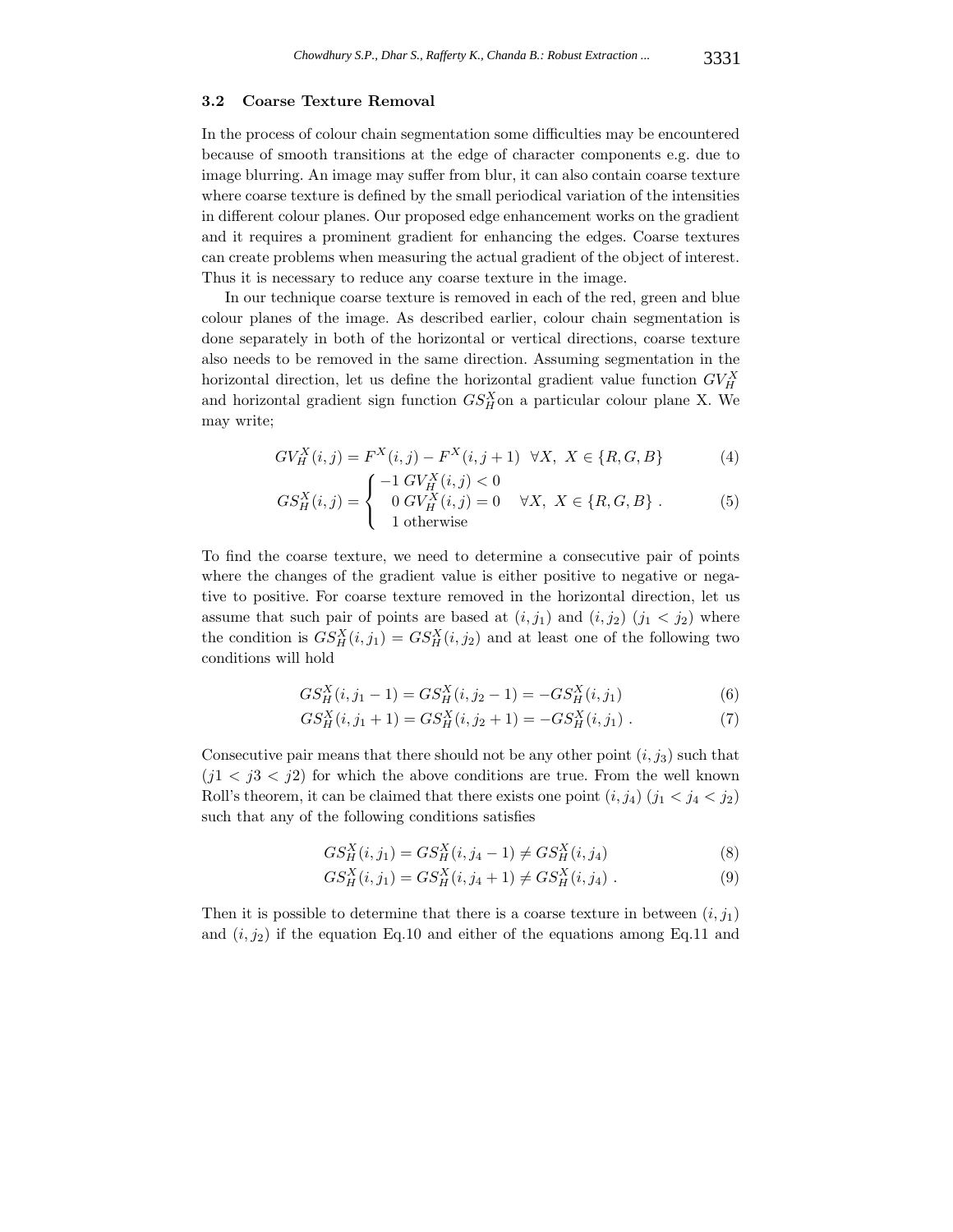Eq.12 holds;

$$
-0.08L < (GS_H^X(i, j_1) - GS_H^X(i, j_2)) < 0.08L
$$
\n<sup>(10)</sup>

$$
-0.08L < (GS_H^X(i, j_1) - GS_H^X(i, j_4)) < 0.08L \tag{11}
$$

$$
-0.08L < (GS_H^X(i, j_2) - GS_H^X(i, j_4)) < 0.08L .
$$
\n(12)

If the above conditions satisfy then it may be concluded that the coarse texture is detected in between the points  $(i, j_1)$  and  $(i, j_2)$ . To remove this coarse structure all the intermediate pixels  $(i, j_3)$  such that  $(j1 < j3 < j2)$  are replaced with linearly interpolated values of  $F^X(i, j_1)$  and  $F^X(i, j_2)$  based on the distance.

### **3.3 Edge Enhancement**

Prior to colour chain segmentation it is necessary to perform edge enhancement to be performed in the image before. This is really a preprocessing operation to ensure there are to make the sharp transitions at the edges of any text or object within the image which will aid the detection. Popular edge enhancement techniques like the sobel filter enhances the edge using the intensity information of a pixel eight neighbour pixel values. In our case this is not sufficient as edges are continuously changing with a small gradient. In some applications the stabilised inverse diffusion equation is used by Pollak *et al.* [Palloak *et al.* 2000] can be used to enhance the edges. This algorithm is good for images where the number of different regions are known a priory, which is also not applicable in this research.

Thus we propose a two pass enhancement technique for the enhancement of the edges. In the first pass, all the fluctuating but prominent gradient transitions will be enhanced. This is known as light edge enhancement (LEE) and the objective is to find a set of consecutive candidate points and enhance the edge between them. LEE needs to be operated in the same direction that we want to segment the colour image. In LEE, the first step is to obtain the set of candidate points thus, it is necessary to consider all points in the raster scan direction.

To obtain a set of candidate points, start from a position  $(i, j)$  and store the initial gradient sign value in  $S^R$ ,  $S^G$ ,  $S^B$ . Continue to check the gradient until there is no other point  $(k, l)$  consist of at least one colour plane *Y* (*Y* ∈  ${R, G, B}$ , for which  $|F^{Y}(i, j) - F^{Y}(k, l)| \geq 0.3\%L$ . At any point (p,q) the gradient checking condition for continuing accumulation in the candidate points is  $GS^{X}(p,q) = S^{X}$  *or*  $|GV^{X}(p,q)| < 0.05L$  where  $(X \in \{R, G, B\})$ . Once this condition is not fulfilled, LEE stops and starts a new search from the next point. On availability of a set of successful and consecutive candidate points we find the point which is in the middle of the total colour distribution among the candidate points in the *Y* plane which has the maximum change in colour value between the maximum and minimum points. This middle point will come within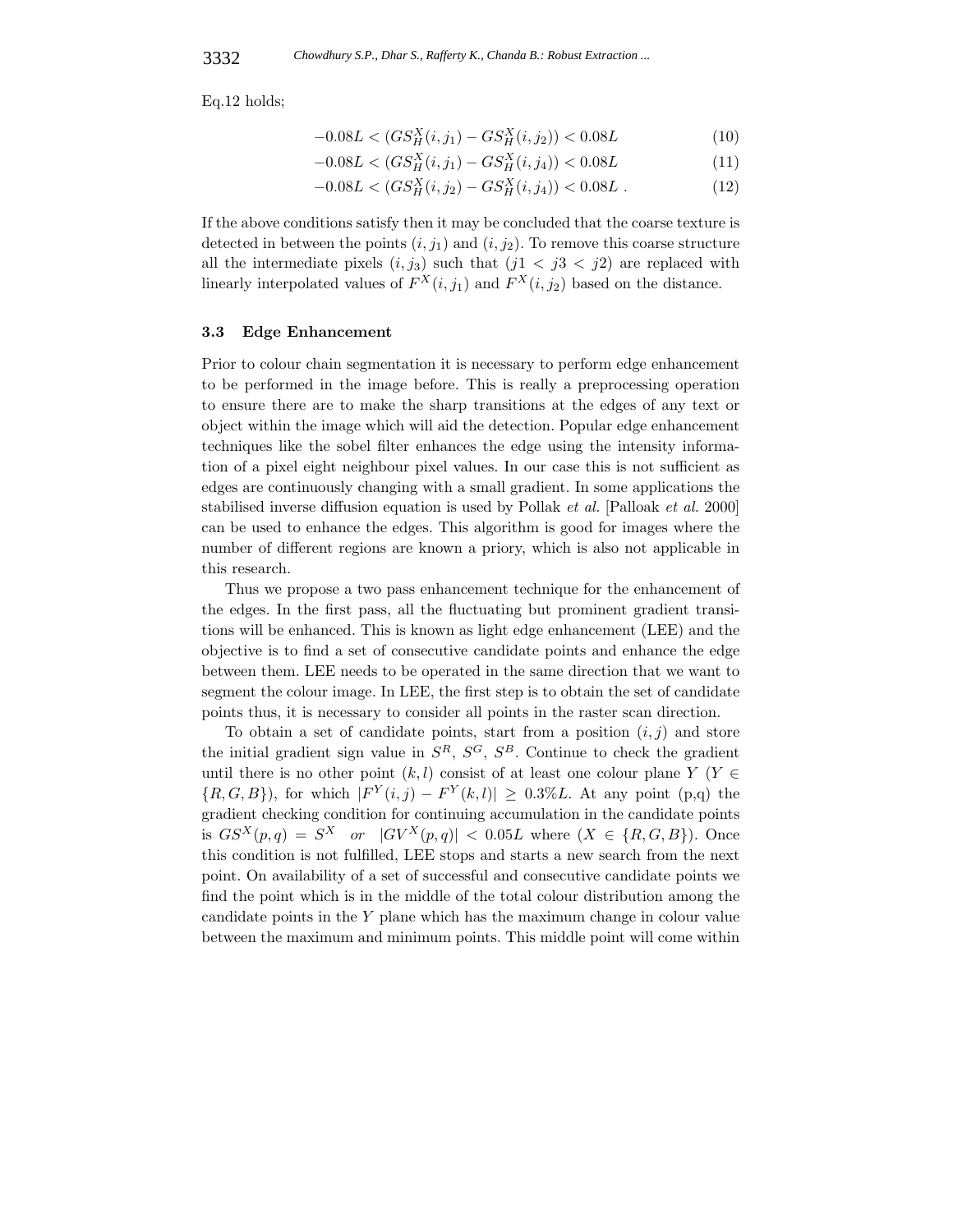the maximum and minimum colour valued points in *Y* plane. Using this point as a gate we change all the colour values in minimum side with the minimum value and with the maximum value in maximum side. Thus the edge information is significantly enhanced. Figure  $2(a)$  describes where LEE is required and Figure 2(b) illustrates the outcome of LEE.



Figure 2: (a) (b) Input and result of LEE and (c) (d) Input and result of HEE

Next, on completion of the LEE, heavy edge enhancement (HEE) will be carried out. The main difference between HEE and LEE is that HEE needs a strictly positive or negative gradient throughout the candidate pixels for all three colour planes. The condition for accumulating the candidate points for HEE is  $GS^{X}(p,q) = S^{X}$  where  $(X \in \{R, G, B\})$ . After finding the candidate points, enhancement of the edge will be achieved using the same technique implemented for the LEE. It is also necessary to find the colour mean point among the colour distribution in the candidate points. The purpose of HEE is to find the consecutive points where the gradient is strictly of same sign for a colour plane. All three colour planes need to follow this condition. Figure  $2(c)$  describes where HEE is required and Figure 2(d) is the outcome after HEE.

These edge enhancement techniques are used as a preprocessing step on the camera images. An added advantage of this edge enhancement technique is that it is also useful to remove or reduce motion blur from camera image sequences. That allows us to treat images from the still camera and frames from the video images in the same manner.

#### **3.4 Spatial Distribution Based Pattern Detection**

After the colour chain segmentation is performed on the enhanced edge image, the next step is to link the chains vertically to get a two dimensional spatial colour component. A number of features that have been observed on the vertical distribution of the horizontal chains for a particular character are listed.

- 1. In a single row there exits at least one colour chain.
- 2. Horizontal chains cover the horizontal continuity of the characters.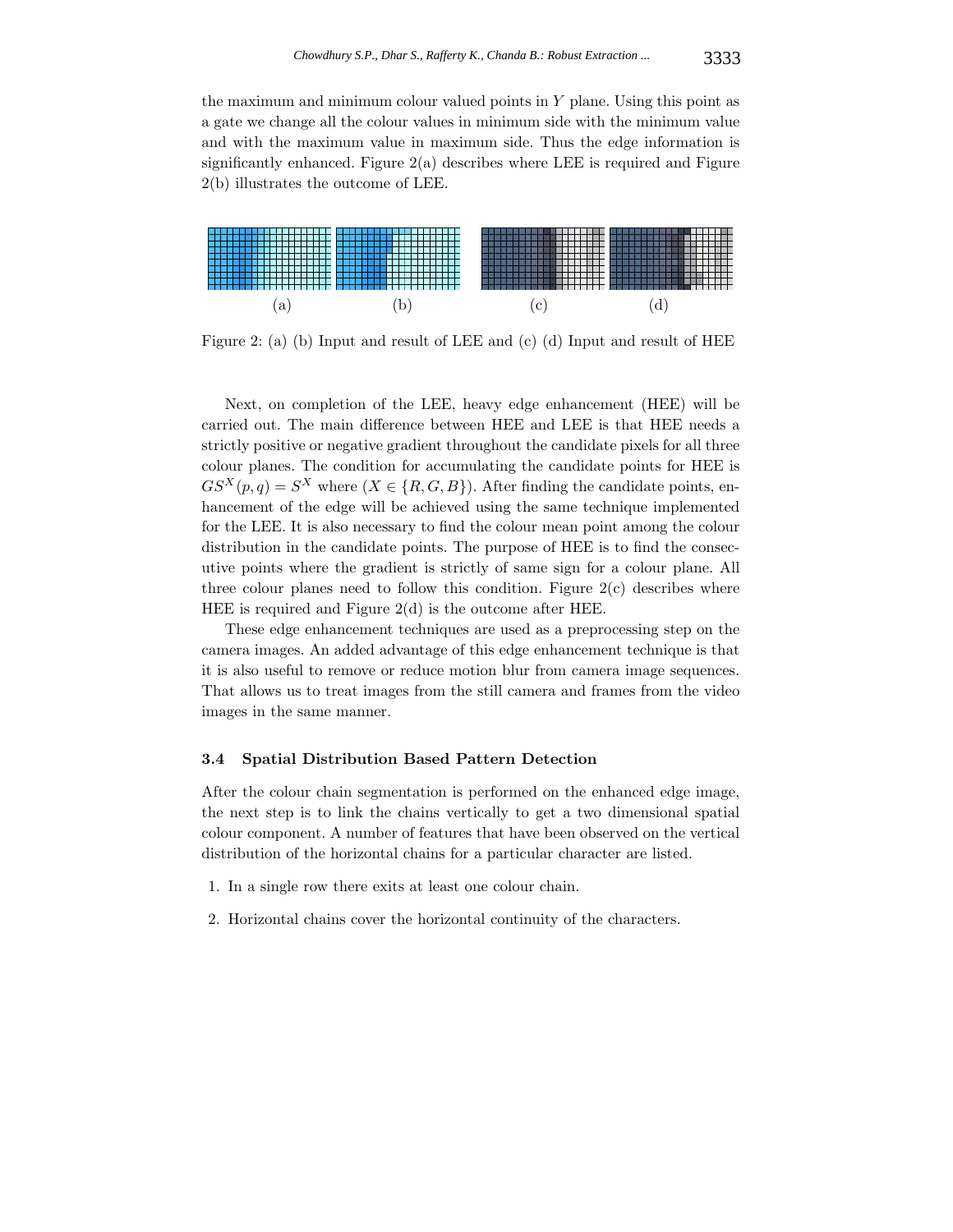- 3. The size of the chains that are positioned vertically one after another, has mainly three types of relation for different reasons such as:
	- (a) Almost of same size; This can be related to the same stroke width of a character or the same length of a protrusion.
	- (b) Continuous change in size; The main reason behind this is circular bending in the character.
	- (c) Sudden change in size; this only occurs when there are protrusions that come out of the character
- 4. The average colour values of two chains that are positioned one after another vertically are almost the same unless written with high contrast colour mixtures; this is not very common.

Based on these observations, horizontal chains are linked vertically to from a two dimensional object. Let us number the chains chronologically 1 to *N* and define three functions LC, RC and WC which represents the left most and right most column positions and width of a chain. The average red, green and blue colour values of the  $k^{th}$   $(1 \leq k \leq N)$  chain is denoted as  $A^{R}(k)$ ,  $A^{G}(k)$  and  $A^{B}(k)$ . The function *MIN* selects the minimum value among a set of values. For two vertical neighbour chains *a* and *b*  $(1 \le a, b \le N)$ , the presence of a vertical overlap can be established by either of  $(LC(a) \leq LC(b) \leq RC(a))$  or  $(LC(b) \leq LC(a) \leq RC(b))$ . If there is an overlap then the amount of vertical overlap of *a* and *b* chains can be calculated by a function *OV* where,

$$
OV(a, b) = MIN((RC(a) - LC(b)), (RC(b) - LC(a)))
$$
 (13)

If there is no vertical overlap among *a* and *b* then  $OV(a, b) = 0$ . The euclidean colour distance function of the average colour of the two chains (*a* and *b*) is defined as *EC*; where

$$
EC(a,b) = \sqrt{\sum_{\forall X, \ X \in \{R,G,B\}} [A^X(a) - A^X(b)]^2} . \tag{14}
$$

To get a set of groups representing the characters fully or partially, we have imposed two sets of conditions to link the selected chains vertically. Selection of the chains are made on the basis of their widths. Chains having width more than the width of largest possible character (*W LC*) are rejected. For any selected chain  $c$  ( $1 \leq c \leq N$ ), it is necessary that  $WC(c) \leq W LC$  where,  $WC(c)$  is the width of the chain *c*. This is to remove noise from the output and it is justified as this whole process is carried out without having any resolution information. Two further sets of conditions can be used to satisfy the observations 3a and 3b mentioned in this section. If *a* and *b*  $(1 \le a, b \le N)$  have to satisfy the first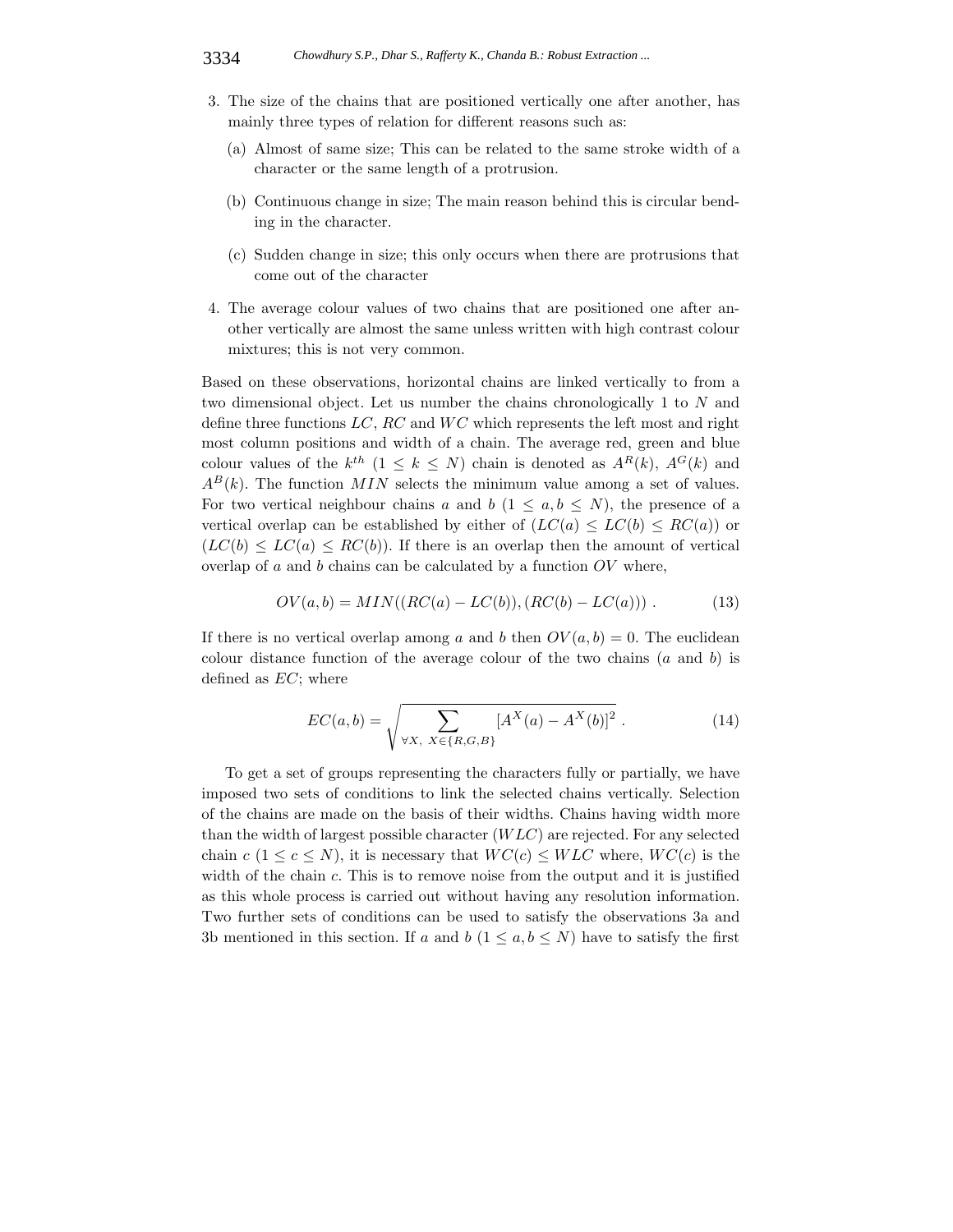condition then there has to be a significant vertical overlap between them; such that

$$
OV(a, b) > 0.8MIN(WC(a), WC(b)).
$$
\n
$$
(15)
$$

The second set of condition (Eq.16, Eq.17 and Eq.18) is used so that the flattened part of the characters can be identified, for example to allow for bending. Here, in addition to the first observation (1) with more relaxation, we have used the average colour distance among the chains to exploit the observation number 4.

$$
OV(a, b) > 0.5MIN(WC(a), WC(b))
$$
\n<sup>(16)</sup>

$$
|A^X(a) - A^X(b)| < 0.3L \quad \forall X, \ X \in \{R, G, B\} \tag{17}
$$

$$
EC(a, b) < 0.45(\sqrt{3L})\tag{18}
$$

The output from this process is a set of candidate groups that contains vertically linked chains. It is now necessary to restrict the number of candidate groups before further processing is carried out. Any candidate group which has a smaller number of chains than the smallest possible character (*HSC*) are ignored. Now restriction of the candidature is the number of chains present in that group. For each group the number of chains present are determined. This is given by the function  $GC(m)$  where *m* is the group number. Thus the criterion to be a candidate group is  $GC(m) \geq HSC$ .

#### **3.5 Regrouping of the Probable Text Blocks**

In this part of work, all the candidate groups are used to form a two dimensional matrix *I* which has the same dimension as the input image. For any position  $q$ , if it is part of any chain belonging to a candidate group then we assign  $I(q)=1$ else  $I(q) = 0$ . Now using the methods described in Sections 3.1, 3.2 and 3.3, vertically instead of horizontally a new set of vertical chains are obtained. Let us define *P* as the number of vertical chains. Then let us determine the topmost position  $TC(p)$  and bottom most position  $BC(p)$  for each chain where p is the chain number and  $1 \leq p \leq P$ .

Now with a vertical ortho-raster scan on *I* we find all the gaps on the series of 1*s* or all the protrusions on the series of 0*s* having length less than *HSC*. All the gaps of 0 are filled with 1 and all the protrusions are removed by 0. This step is important to remove miss detection or some false extra detection among the probable text bands.

The initial groups of chains *GC* will now be distorted and we need to regroup these using the matrix *I* as a template. Using another matrix *J* of same size as the input image, at any point  $q$ ,  $J(q) = 1$  if

$$
XC = q \mid \exists XC, \quad XC \in \{LC(s), RC(s), TC(t), BC(t)\}
$$
\n
$$
(19)
$$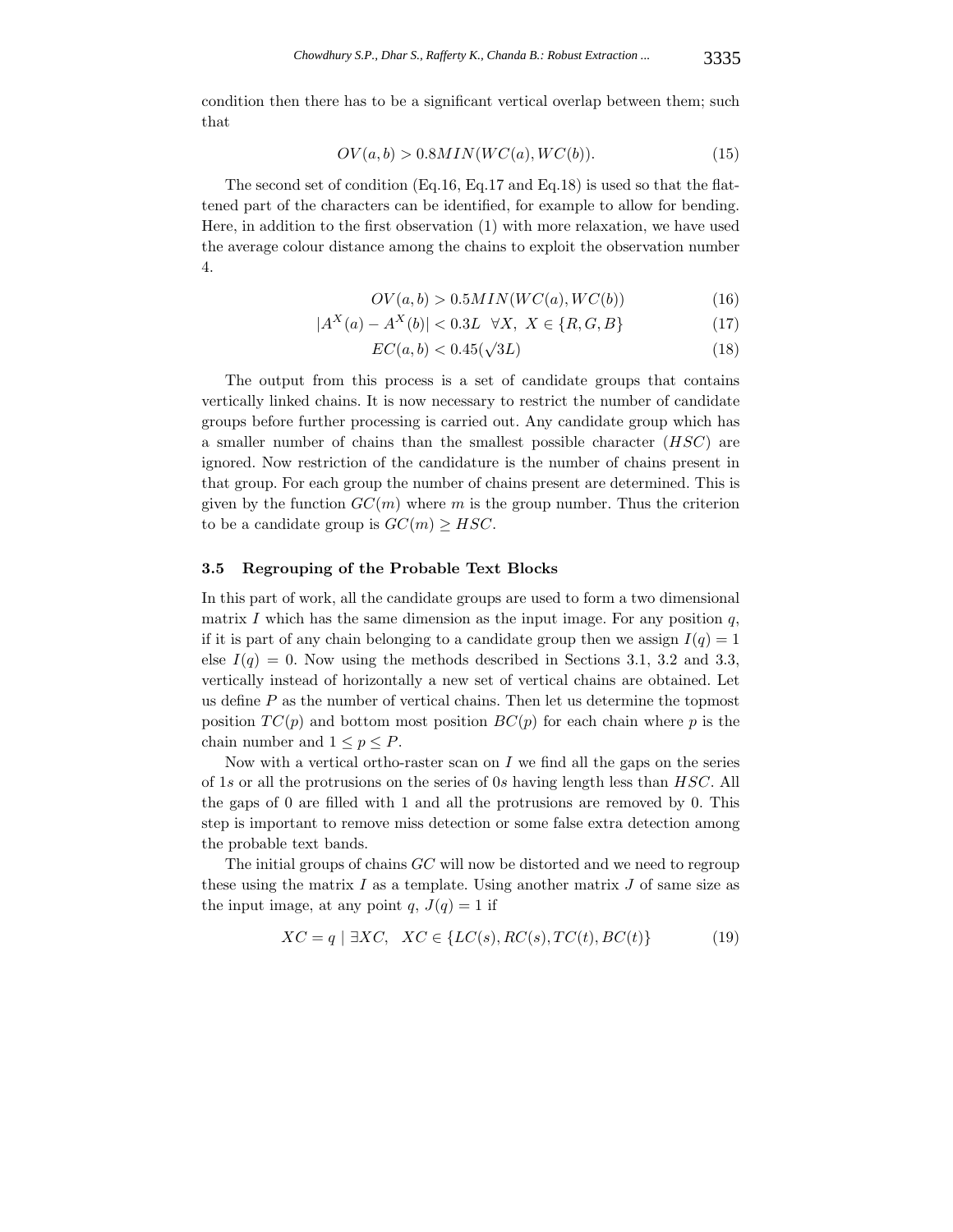where,  $(1 \leq s \leq N)$  and  $(1 \leq t \leq P)$  otherwise  $J(q) = 0$ . Thus the matrix *J* will contain all the transition points for both of the horizontal and vertical chains. In Figure 3(a) an image is shown whilst its *j* matrix is illustrated in Figure 3(b). Here the original image has a mark region for further description. If there are multiple characters forming a text side by side then there are some additional characteristics for that group of characters that can be observed such as:

- 1. If the characters are thin and the density of the characters are high then the density of the number of chains in a particular region increases.
- 2. If there are many characters side by side then there exists repetitions of the chains whose average colour value is similar to one another.
- 3. Spatial characteristics of the chains due to inter character space is almost similar to that of characters.

It is possible to regroup the chains using the connectivity obtained from the matrix *I* and chain density of transition points (1) present the matrix *J*. In the new set of the groups, all the connected points having 1 in matrix *I* and having similar density of 1 in matrix *J*, will get grouped. Different densities of the transition points are shown in Figure  $3(c)$  which is the magnified *J* matrix of the region marked in Figure 3(b). Let us consider that *U* number of new groups are formed and  $k^{th}$  ( $1 \leq k \leq U$ ) new group has density of transitions points (obtained from matrix  $J$ )  $TD(k)$ . All the groups have some spatial characteristics based on the two dimensional spread of the member points. Denote the height and width of the spread of member points and existence of the *kth* group as *HG*(*k*) and *WG*(*k*) and *EF*(*k*). Then in the initial state  $EF(k) = 1$  ( $\forall k, 1 \leq$  $k \leq U$ ).



Figure 3: (a) Camera image (b) Horizontal and vertical transition points with a marked region (c) Transition points detail of the marked region

All the groups are then checked and a group  $x$  ( $1 \le x \le U$ ) will be removed if any of the values in  $HG(x)$  or  $WG(x)$  is small and have a value lower than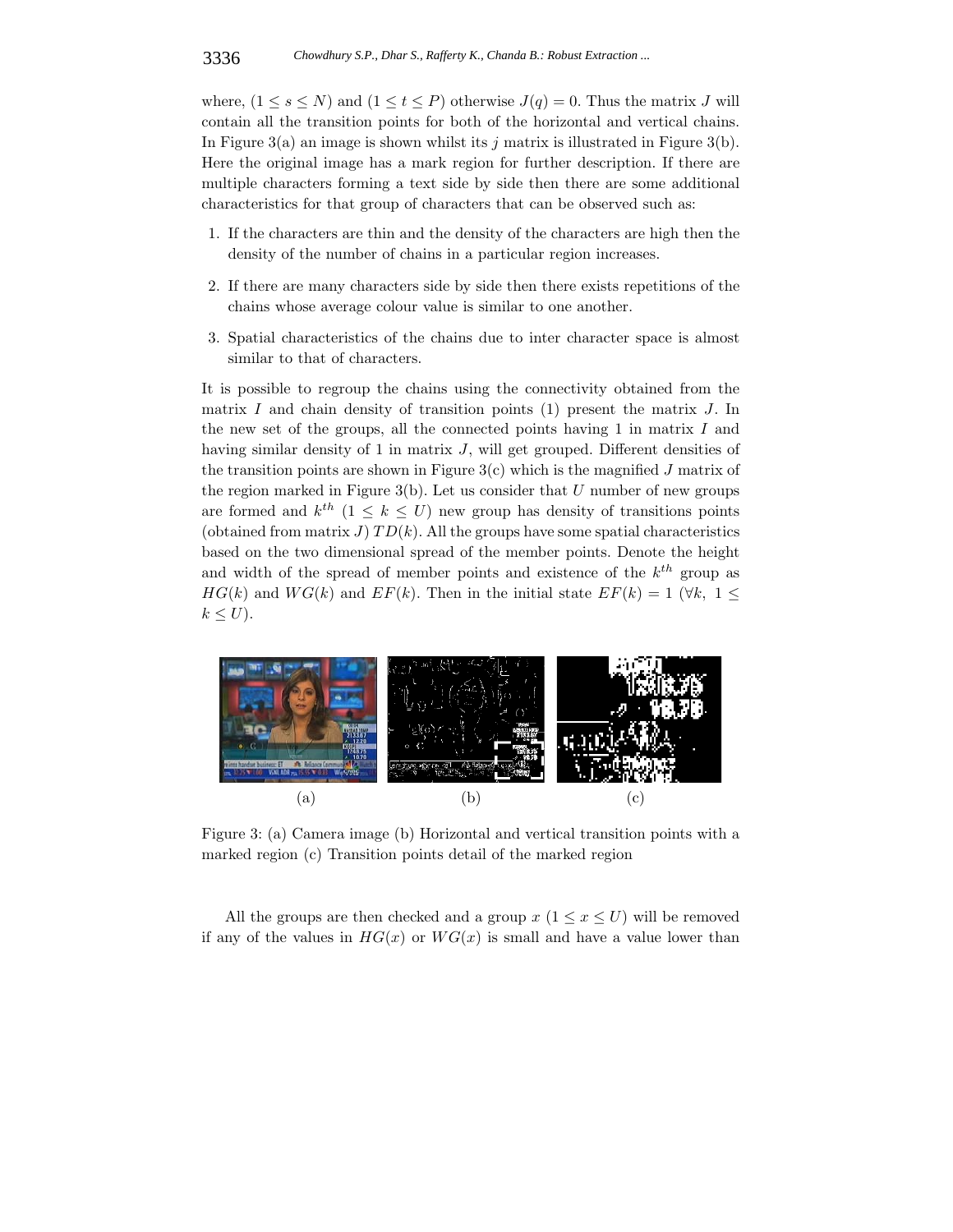$TD(x)$ . This is done by exploiting the observation made on 1 and 3. Removal of a group x is noted by making  $EF(k) = 0$ . Here the threshold values are obtained easily if we consider that in most of the cases the aspect ratio of the character bounding box varies within 0*.*5 *to* 2. And it is obvious that for any of the horizontal or vertical scan line there should be at least two transition points to define the boundary.

### **3.6 Removal of Non Text Blocks using Repetition Feature**

Here our aim is to exploit the observation 2 made on Section 3.5. Towards that goal we use each of the groups  $x (1 \le x \le U)$  which are the outcome Section 3.5 and not removed yet  $(EF(x) = 1)$ . Using the points inside that group as mask, we are recalculating horizontal chains as we have done previously on Section 3.1 on the edge enhanced image obtained from Section 3.3. Let us number the chains those come out from a particular group chronologically 1 to *Q*. Denote average red, green and blue colour values of the  $k^{th}$   $(1 \leq k \leq Q)$  chain by  $A^{R}(k)$ ,  $A^{G}(k)$  and  $A^{B}(k)$  as it was done previously in Section 3.4. Also denote width of the chain and euclidean colour distance function of the average colour of two chains by *W C*, *EC* consecutively. Now in each pair of the horizontal chains *a* and  $b(1 \leq a, b \leq Q)$  come in single row scan, check whether the average colour distance follow these similarity conditions,

$$
|A^X(a) - A^X(b)| < 0.05L \quad \forall X, \ X \in \{R, G, B\} \tag{20}
$$

$$
EC(a,b) < 0.07(\sqrt{3}L) \tag{21}
$$

For a group  $x$  ( $1 \leq x \leq U$ ) that contains all the chains *y* which are satisfying the above mentioned condition; add there width  $WC(y)$  into  $CN$ . Let the sum of the all chains  $TW(TW = \sum WC(y) \,\forall y, 1 \leq y \leq Q)$ . Now remove the group  $x (1 \le x \le U)$  for which the following conditions are satisfied

$$
\frac{HG(x)}{WG(x)} < 0.5\tag{22}
$$

$$
\frac{CN}{TW} < 0.5 \tag{23}
$$

Removal of a group x will make the value of  $EF(x)$  to 0. All the remaining groups *y* for which  $EF(y) = 1$  will be considered for the intended text block of the image.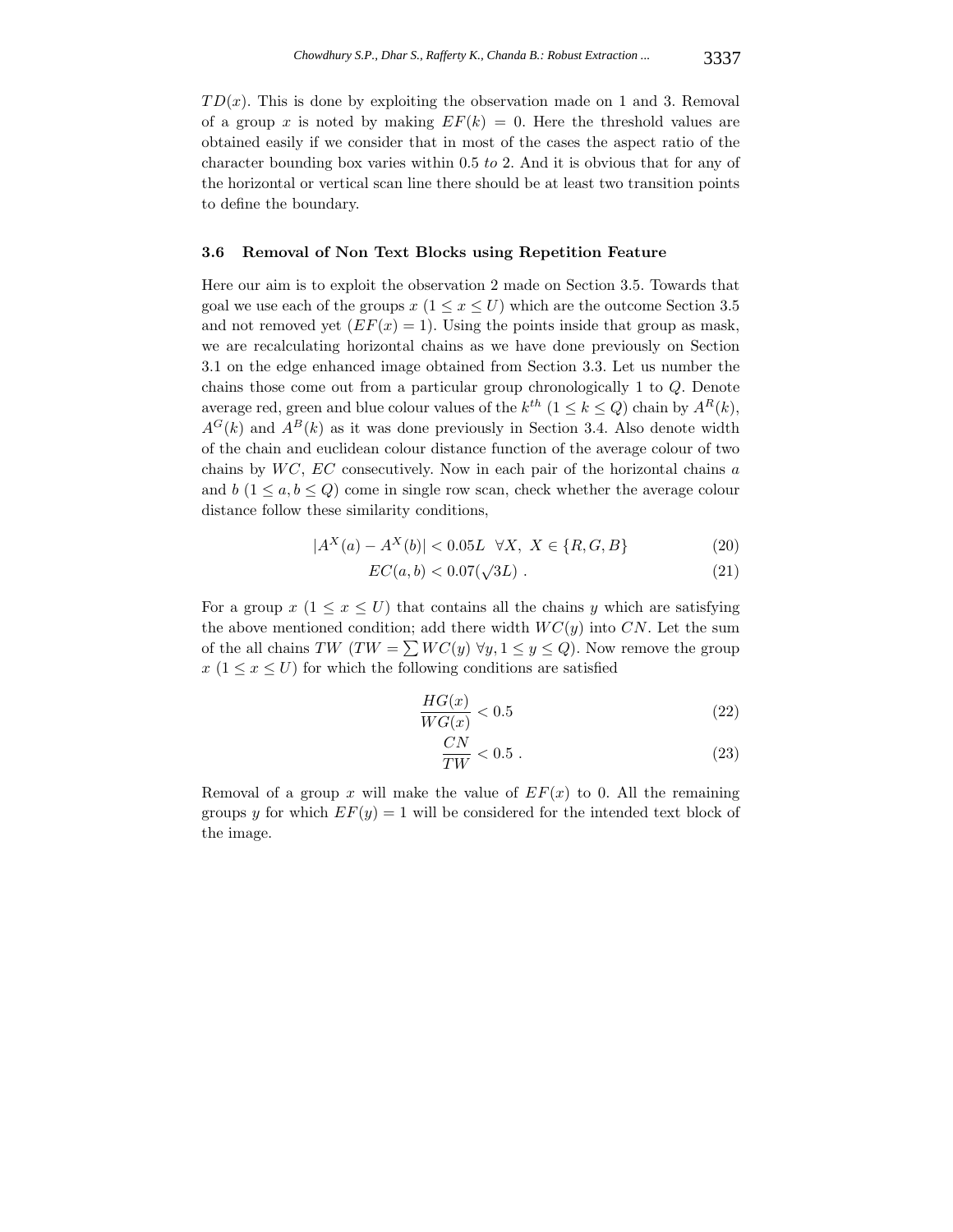#### **4 Experimental Results**

In order to test the developed algorithms, they were applied to approximately 400 images. Some of these images were taken from the ICDAR'03 Robust Reading competition data set ([ICDAR 2003]). In addition we used samples from our own collection of images and video frames. The images utilised were varied in nature and as such this presented a very robust test for the newly developed algorithms. That is the text within the sample images were varied in terms of colour, size, font and orientation. It was found that for the sampled images, we achieved a 94% success rate of correctly identifying text within the image. In the other 6% of cases, the text within the images was incorrectly identified as background. This generally occurred when the text within the image was faint and as such it was very difficult to determine a prominent gradient at the edges of the text.

In addition, some incorrect identification of text was also evidenced. In these cases, part of the background to the image was identified as text. This occurred in 4% of the images, however in the other 96% the background was correctly classified. In most of the cases of misdetection a logo that is present in the image is detected as text.

| Image                | Number of                        | Execution time (s) |     |     |
|----------------------|----------------------------------|--------------------|-----|-----|
| size (pixel)         | tested images mean mode variance |                    |     |     |
| 110592               |                                  |                    |     |     |
| $(384 \times 288)$   | 25                               | 0.3                | 0.3 | 0.1 |
| 307200               |                                  |                    |     |     |
| $(640 \times 480)$   | 172                              | 0.8                | 0.7 | 0.5 |
| 1228800              |                                  |                    |     |     |
| $(1280 \times 960)$  | 52                               | 2.7                | 3.3 | 2.0 |
| 1920000              |                                  |                    |     |     |
| $(1600 \times 1200)$ | 70                               | 3.7                | 4.7 | 2.9 |

**Table 1:** Statistical analysis on the execution time

For each of the test images, the execution time of the algorithm was also recorded. The results are shown in Table 1. It can be seen that the time for the complete analysis per image is low and therefore suitable for many applications. In this experiment the code was written in the C language and processed using a standard PC with Core 2 Duo 2.2GHz CPU and 2GB RAM. It is observed that execution time linearly increases as the size of the image under analysis also increases. For a small image of approximately 100K pixels, the execution time is as low as 0*.*3s whereas it takes almost 8*.*8s to process an image of size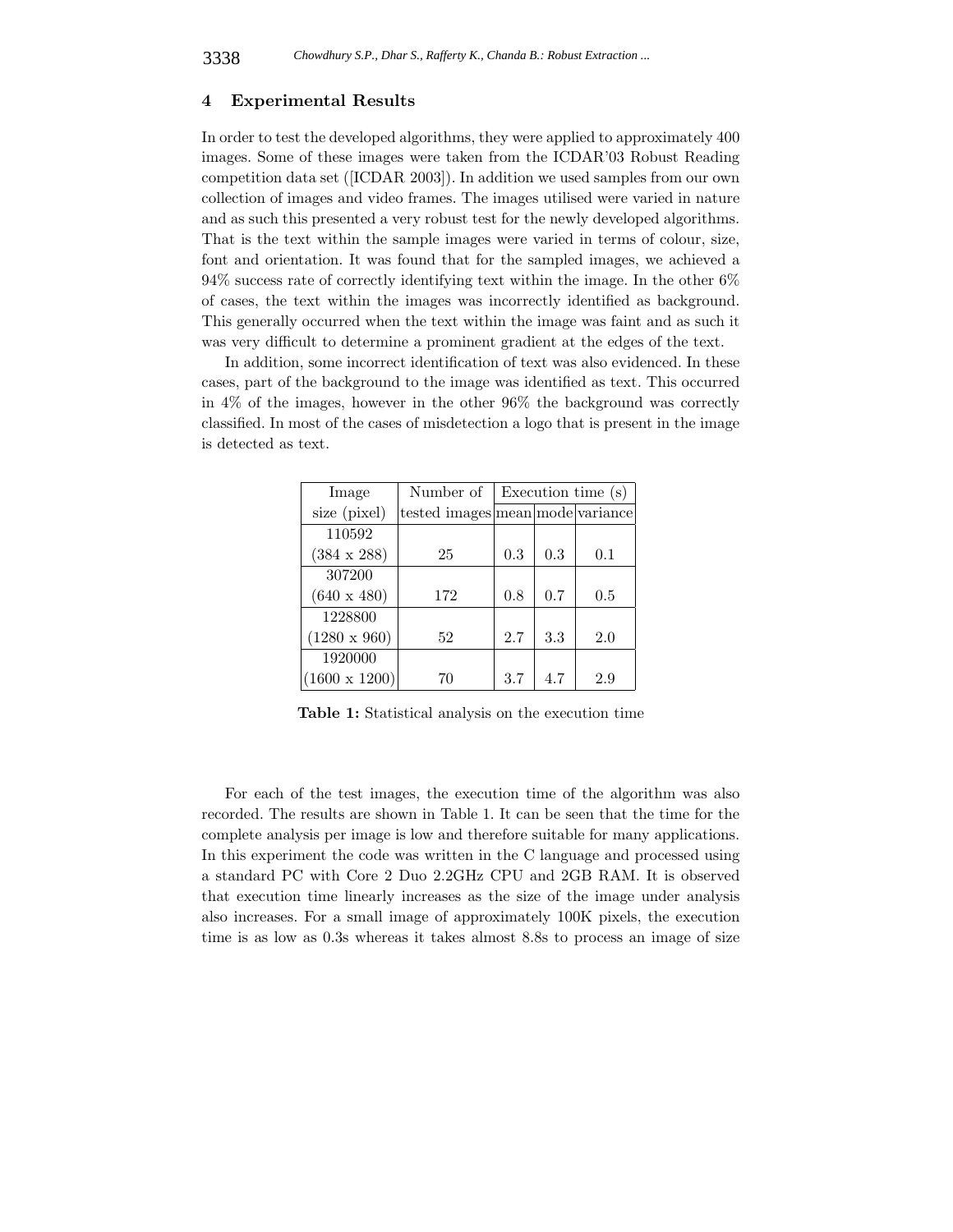

**Figure 4:** (a) (c) Still and video camera image (b) (d) Detected text regions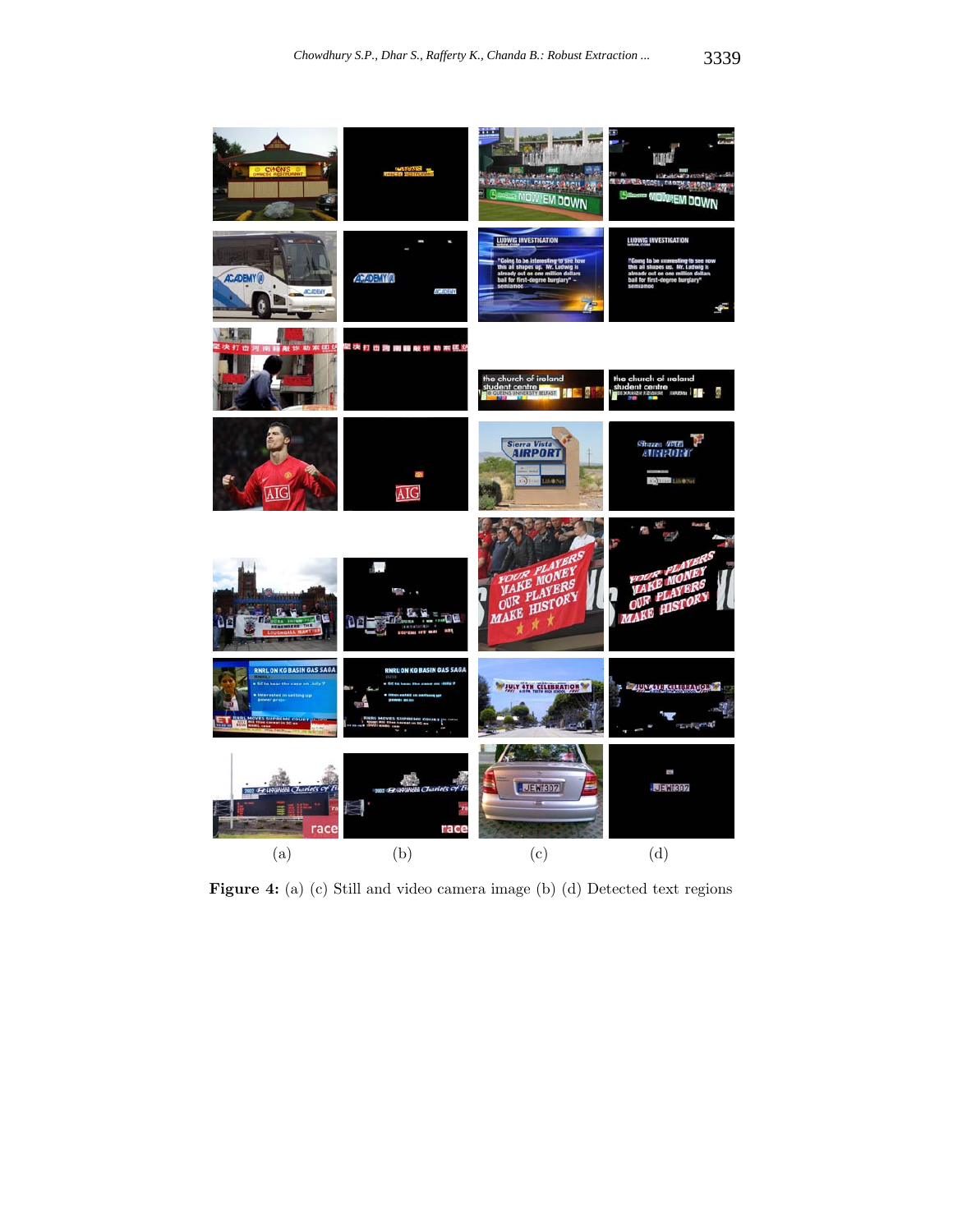$\sim$  3000K pixels. It is also observed that execution time increases for a complex scene where frequent changes in colour are present in the image. A sample of the end results are illustrated in Figure 4. Overall, these results are extremely encouraging and illustrate the fact that when colour and spatial information are simultaneously considered together, they provide a robust and fast way of extracting text from colour images.

# **5 Conclusion**

This paper presents a novel technique for extracting text from colour camera based images. A number of processes are applied to a give image. Initially any coarse texture is smoothed out. Then LEE and HEE algorithms are applied to the images so that any edges within the image are more prominent. The coarse texture removal and edge enhancement are simply pre-processing operations that are applied to the images before the text segmentation and greatly aid in text segmentation. Then colour and spatial information within the image is used to group and detect probable text within this images. It may be noted that the thresholds used in the algorithm are not very rigid and sensitive. Reasonable variation of the threshold values are possible without appreciable degradation in the final results.

These algorithms represent an extension to the state of the art since they use both spatial and colour information simultaneously to correctly identify text within an image. With currently available text segmentation techniques it is a challenge to extract text which can be very different in terms of colour, size, font and orientation. However, we have shown through the application of our novel techniques to 400 images, that they work very robustly and effectively when extracting different variations of text. Indeed a 94% success rate was achieved for text extraction from images. In the 6% of cases that text was not correctly extracted, the text was usually very faint in nature, meaning that it would be extremely difficult for any type of detection technique to recognise it. Some misidentification of text also occurred in that in 4% of cases, background information was wrongly classified as text. Again, this mostly happened whenever there was a logo in the background and this was then classified as text. In the future we will look at resolving this misidentification. However, currently we have developed text extraction algorithms that work very effectively when trying to extract text of different colour, size, font and orientation from camera based images. Finally, we claim that the novelty of this work is the blending of the colour feature and spatial distribution together for text extraction. We have also used a good edge enhancement technique well suited to different types of scene analysis.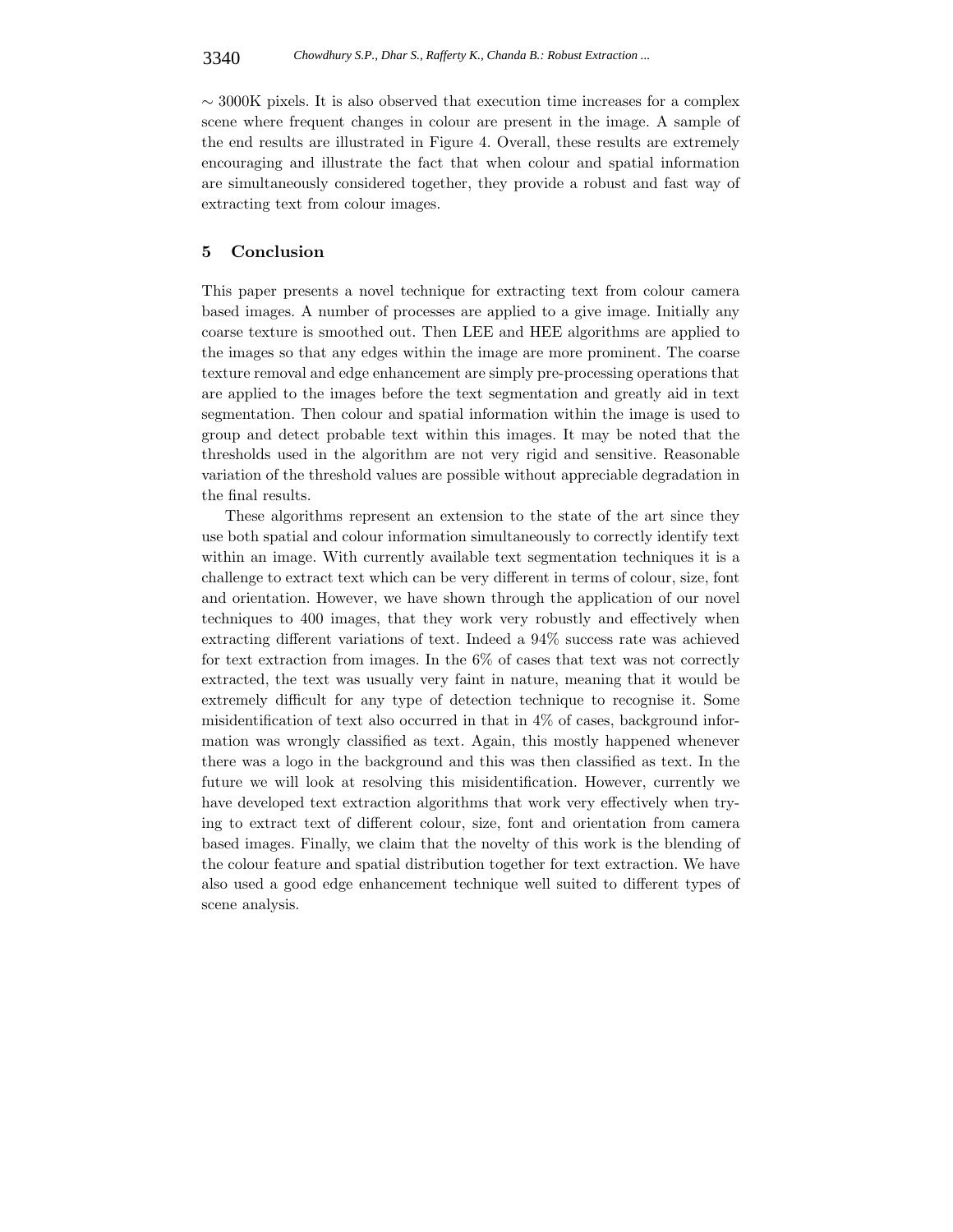# **References**

- [Agrawal and Doermann 2008] M. Agrawal and D. Doermann. Re-targetable ocr with intelligent character segmentation. In *The Eighth IAPR International Workshop on Document Analysis Systems, DAS '08.*, pages 183 – 190, 16 - 19 September 2008.
- [Bae and Kin 1999] B. T. C. Y. Bae and T. Y. Kim. Automatic text extraction in digital videos using fft and neural network. In *Proceedings of IEEE International Fuzzy Systems Conference*, volume 2, pages 112–1115, 1999.
- [Bieniecki *et al.* 2007] W. Bieniecki, S. Grabowski, and W. Rozenberg. Image preprocessing for improving ocr accuracy. In *Proc. of International Conference on Perspective Technologies and Methods in MEMS Design, MEMSTECH 2007*, pages 75 – 80, 23-26 May 2007 2007.
- [Chau and Hsing 2002] R. Chau and Y. Hsing. Multilingual text categorisation for global knowledge discovery using fuzzy techniques. In *IEEE International Conference on Artificial Intelligence Systems, ICAIS 2002*, pages 82–86, 2002.
- [Chowdhury *et al.* 2009] S. Chowdhury, S. Dhar, A. Das, B. Chanda, and K. McMenemy. Robust extraction of text from camera images. In *Proceedings of the 10th International Conference on Document Analysis and Recognition, ICDAR 2009*, pages 1280 – 1284, Barcelona, Spain, 26 - 29 July 2009.
- [Fei *et al.* 2008] X. Fei, M. Dong, and F. Wong. Digital camera based visual-to-textual translation system. In *Proc. of 5th International Conference on Visual Information Engineering, VIE 2008.*, pages 323 – 326, 29 July - 1 August 2008.
- [ICDAR 2003] I. 03. Robust reading competition data set. Active on January 2009.
- [Jain and Yu 1998] A. K. Jain and B. Yu. Automatic text location in images and video frames. *Pattern Recognition*, 31(12):2055–2076, 1998.
- [Jawahar and Kumar 2003] S. S. R. K. C. V. Jawahar, M. N. S. S. K. Pavan Kumar. A bilingual ocr for hindi-telugu documents and its applications. In *Seventh International Conference on Document Analysis and Recognition, ICDAR'03*, volume 1, page 408, 2003.
- [Jung 2001] K. Jung. Neural network based text location in colour images. *Pattern Recognition Letters*, 22 (14):1503–1515, December 2001.
- [Jung *et al.* 2004] K. Jung, K. I. Kim, and A. K. Jain. Text information extraction in images and video: A survey. *Pattern Recognition*, 37:977–997, 2004.
- [Kunte and Samuel 2007] R.S.Kunte and R. Samuel. An ocr system for printed kannada text using two - stage multi-network classification approach employing wavelet features. In *International Conference on Conference on Computational Intelligence and Multimedia Applications*, volume 2, pages 349 – 353, 13 - 15 December 2007.
- [Laine and Nevalainen 2006] M. Laine and O. Nevalainen. A standalone ocr system for mobile cameraphones. In *IEEE 17th International Symposium on Personal, Indoor and Mobile Radio Communications*, pages 1 – 5, 11-14 September 2006.
- [Lee and Kankanhali 1995] C. M. Lee and A. Kankanhalli. Automatic extraction of characters in complex in complex images. *Int. J. of Patter Recognition and AI*, 9(1):67–82, 1995.
- [Li *et al.* 2000] H. Li, D. Doermann, and O. Kia. Automatic text detection and traking in digital video. *IEEE Image Processing*, 9 (1):147–155, January 2000.
- [Liu *et al.* 2005] Q. Liu, C. Jung, S. Kim, Y. Moon and J. Kim. Text localization based on edge-pca and svm in images. In *Samsung Technology Conference*, 2005.
- [Ma *et al.* 2007] R. Ma, W. Hu, Q. Huang, J. Wang, T. Wang, and Y. Zhang. Robust text stroke extraction from video. In *IEEE International Conference on Multimedia and Expo*, pages 1391 – 1394, 2-5 July 2007.
- [Messelodi and Modena 1992] S. Messelodi and C. M. Modena. Automatic identification and skew estimation of text lines in real scene images. *Pattern Recognition*, 32:791–810, 1992.